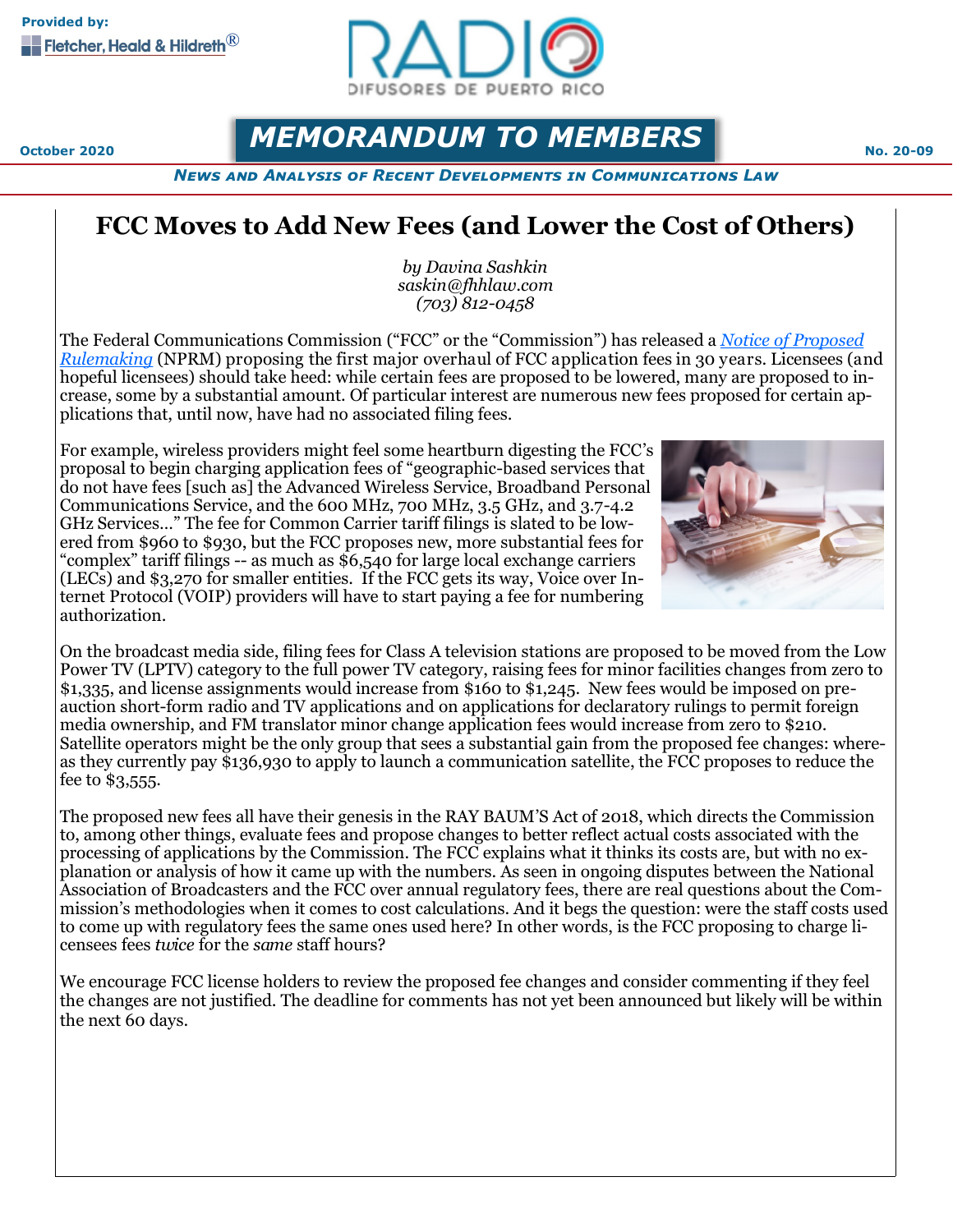## **February 2019 October 2020** *MTM* **Page Page 2 <sup>2</sup>**

### **RMLC and SESAC Strike New Music License Agreement**

*by Seth Williams williams@fhhlaw.com (703) 812-0479*

The uncertainty regarding the rates that commercial radio broadcasters will pay to play music in the repertory of SESAC, Inc. (SESAC) is over. Following extensive negotiations, the Radio Music License Committee (RMLC) and SESAC reached a [new agreement](https://dehayf5mhw1h7.cloudfront.net/wp-content/uploads/sites/893/2020/08/24160819/SESAC-2019-Blanket-License.pdf) extending the rates and terms of their existing music license agreement for commercial radio stations. That comes as welcome news for the radio industry, as the current rates were the result of a heavily litigated arbitration process and reflected a significant reduction of the rates that SESAC previously had demanded that radio broadcasters pay for its catalog.

The new agreement, which is retroactive to 2019 and expires in 2022, largely rolls forward the prior rates and terms for public performances of works in SESA-C's repertory that are made via radio broadcasting and "New Media Transmissions," which include not only non-subscription transmissions over the Internet, wireless data networks, or similar means (such as simulcasting) but also:

- (a) "transmissions in response to a request by a listener or user for playback or replay of previously transmitted Radio Broadcasting programs or radio-style podcasts"; and
- (b) "ancillary, incidental audio-visual content displayed in conjunction with New Media Transmissions on or through [a] Station's ... primary website."

The RMLC-SESAC license fee remains at 0.2557% of net revenue, and All-Talk stations, as defined in the agreement, will continue to pay a rate of 0.0575% of revenue. Stations also will continue to file Annual Reports, which will be due by April 1 of the year following the year for which the report covers. Therefore, the 2020 Annual Report will be due on April 1, 2021.

Notwithstanding the inclusion of certain types of podcasts under the definition of New Media Transmissions, stations should proceed with caution before relying only on the SESAC license agreement when producing content such as podcasts. A SESAC license covers public performance rights, but including music in a podcast, which can be downloaded, played on demand, etc., may raise other copyright issues relating to reproductions and derivative works. Therefore, the delivery of podcasts may require other copyright licenses in addition to a public performance license from SESAC.

The rates and terms reflected in the RMLC-SESAC agreement represent the RMLC's hard-fought efforts to reduce the fees demanded by SESAC to somewhat more competitive levels as a result of antitrust litigation filed against SESAC several years ago, which culminated in settlement and an arbitration process, where these rates were first set. Stations that do not opt in to the RMLC-SESAC license agreement may end up paying significantly higher license fees than those that the RMLC was able to obtain. Be aware, however, that the agreement between RMLC and SES-AC allows the RMLC to charge stations an administrative fee.

Keep in mind that license agreements negotiated between the RMLC and both ASCAP and BMI will expire at the end of 2021. (Note: The National Religious Broadcasters Music License Committee negotiates separately with ASCAP and BMI.)

| <i><b>Inside This Issue</b></i>            |   |
|--------------------------------------------|---|
| FCC Moves to Add New Fees                  | 1 |
| RMLC and SESAC Strike New Agreement        | 2 |
| Spectrum Scarcity? What Spectrum Scarcity? | З |
| Assessing the Connected Care Pilot Program |   |
| <b>Upcoming FCC Deadlines</b>              | 5 |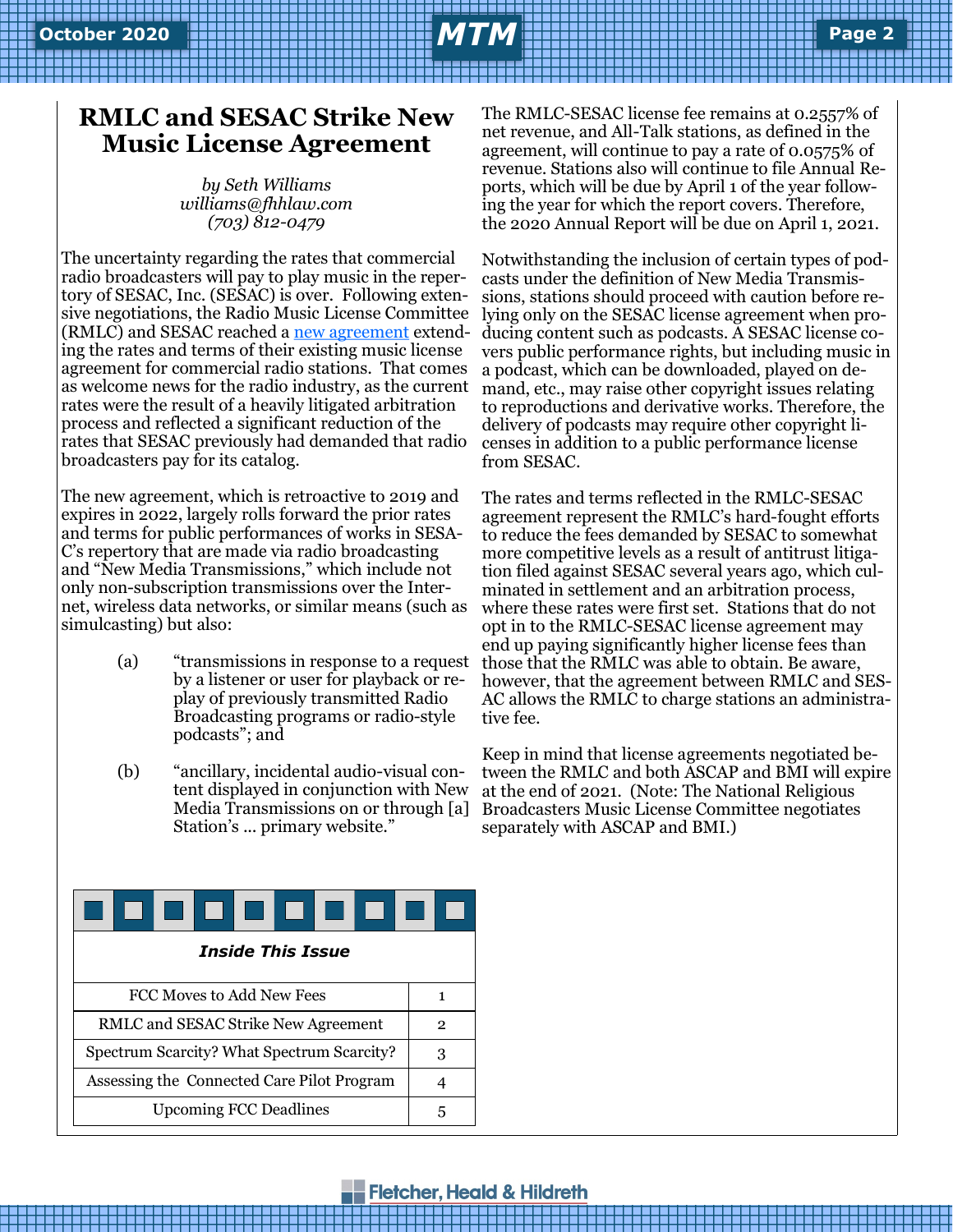### **Spectrum Scarcity? What Spectrum Scarcity?**

*Donald Evans evans@fhhlaw.com (703) 812-0430*

The Federal Communications Commission ("FCC") under Chairman Pai has been nothing if not relentless in its quest to seek out underused or vacant spectrum and repurpose it for 5G uses. To that end, the FCC adopted at its September 30, 2020 open meeting some pre-holiday gifts for spectrum-hungry carriers. By two *[Report and Or](https://docs.fcc.gov/public/attachments/DOC-366780A1.pdf)[ders](https://docs.fcc.gov/public/attachments/DOC-366780A1.pdf)*/*[Further Notices of Proposed Rulemaking](https://docs.fcc.gov/public/attachments/DOC-366780A1.pdf)* ("NPRM") the FCC is planning to make 150 MHz of prime midband spectrum available for commercial use. Having already reallocated the low hanging spectrum fruit which was free of incumbent users, the FCC is now increasingly having to look at evicting current users who are not making sufficient use of the spectrum to justify their incumbent status.

The first band is the  $3.3 - 3.55$  GHz band. This band is now sparsely populated by federal government defense radar users on a primary basis, private radiolocation and amateur operator users on a secondary basis, and experimental Special Temporary Authorities on a non-interfering interruptible basis. The FCC will move some of the incumbents to other nearby bands while amateur users will be left to use other available frequencies wherever they can find them. Some federal use will necessarily remain in the target  $3.45 - 3.55$  portion of the band, but the FCC and the National Telecommunications and Information Administration ("NTIA") are confident that these operations can coexist with private operations as long as the special defense needs are satisfied. This will then make the 100 MHz between 3.45 and 3.55 available to be auctioned for private use.

Although this latter reallocation of this band is not a done deal – the NPRM seeks comment on the proposal – the FCC is sufficiently confident enough that the reallocation will take place that it is proposing not only the spectrum reallocation, but service rules and even auction procedures to speed the process of getting the spectrum into private hands. Typically, this process can involve multiple steps with separate NPRMs, comment cycles, and interim decisions before an auction is actually ready to take place. The later steps are now relatively routine and this NPRM offers no surprises. Here the FCC has consolidated several of these tiny steps into a single bound, which moves the process along refreshingly quickly.

The second band under consideration is the 4940-4990 MHz band. This band is currently restricted to public safety entities who make relatively sparing use of it. The Commission here is proposing the novel approach of having each state have a single "State Lessor" which would be authorized to lease the spectrum to any user – public safety or non-public safety. The State Lessor would designate a State Band Manager (possibly itself) to lease out spectrum to other public safety and commercial operators and make sure that all the sub-lessees play nicely together. In some respects the Manager is like the 700 MHz Guard Band manager concept because it delegates many of the FCC's statutory duties such as resolving interference complaints and licensing spectrum lessees to a state or private entity. Whether the FCC can delegate its duties to other entities in this way is a metaphysical question that will concern thoughtful lawyers if this plan is adopted. In the meantime, the lack of affordable equipment and the problem of how to accommodate existing incumbents while making this 50 MHz of spectrum useful to others are major challenges that will have to be resolved if this interesting plan is to take flight.

#### **Fletcher, Heald & Hildreth, P.L.C.**

1300 N. 17th Street - 11th Floor Arlington, Virginia 22209 (703) 812-0400 *On Twitter @Comm Law Blog E-Mail***:** Office@fhhlaw.com *Website*: www.fhhlaw.com *Blog:* w w w .commlaw blog.com

*Contributing Writers*

Davina Sashkin Seth Williams Donald Evans Jeff Mitchell

\_\_\_\_\_\_\_\_\_\_\_\_\_\_\_\_\_\_\_\_\_\_\_\_\_\_\_\_  $\overline{a}$ 

*Memorandum to Clients is published on a regular basis by Fletcher, Heald & Hildreth, P.L.C. This publication contains general legal information which is not intended to be deemed legal advice or solicitation of clients. Readers should not act upon information presented herein without professional legal counseling addressing the facts and circumstances specific to them.*

*Distribution of this publication does not create or extend an attorney-client relationship.* 

*Copyright © 2020 Fletcher, Heald & Hildreth, P.L.C.*

*All rights reserved. Copying is permitted for internal distribution.*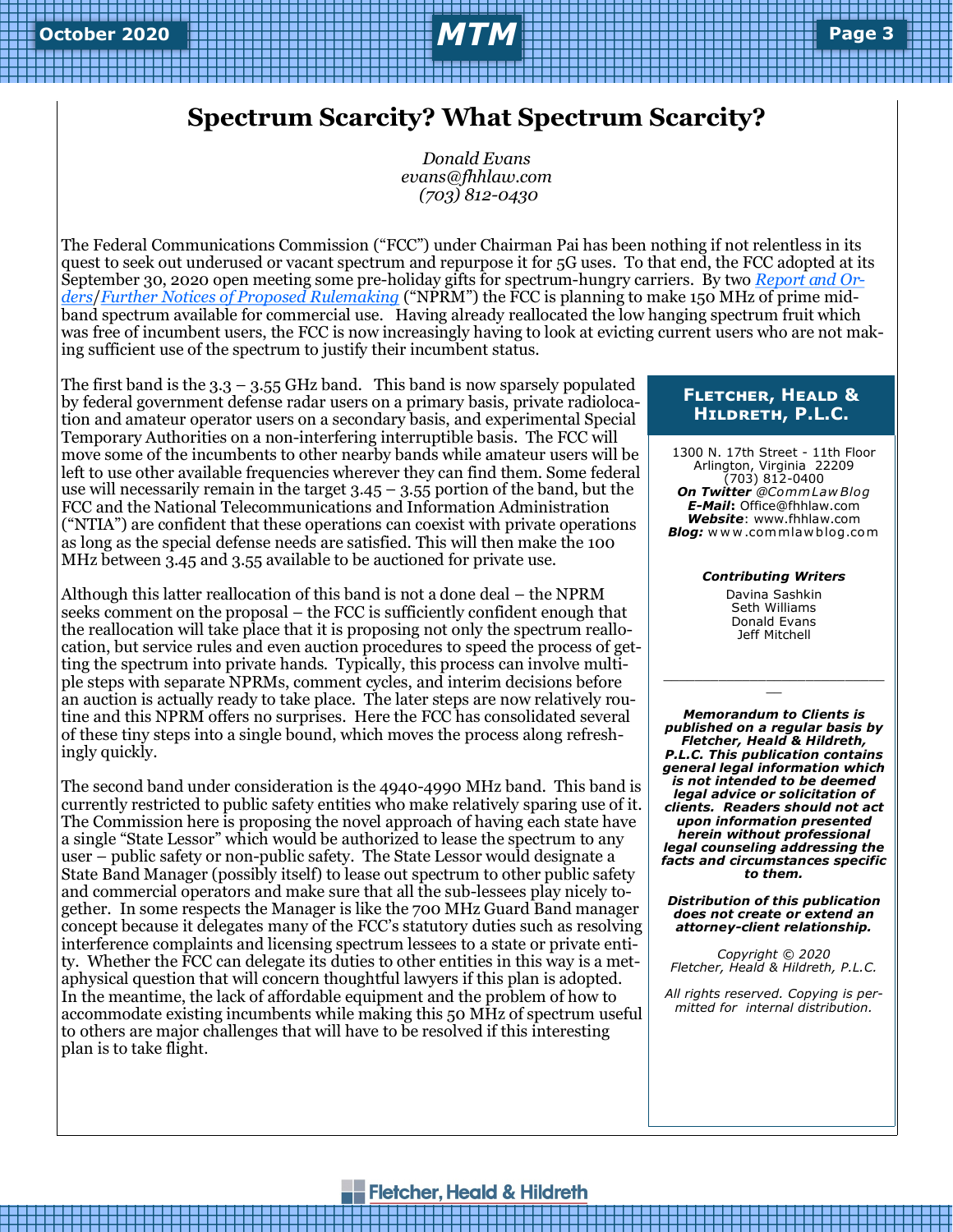# **February 2019 October 2020** *MTM* **Page Page 4 <sup>4</sup>**

## **Assessing the Benefits of the \$100 Million Connected Care Pilot Program**

*Jeff Mitchell mitchell@fhhlaw.com (703) 812-0450*

The Federal Communications Commission's ("FCC" or "Commission") Wireline Bureau on September 3, 2020, released a *[Public Notice](https://docs.fcc.gov/public/attachments/DA-20-1019A1.pdf)* providing additional information regarding the upcoming \$100 million Connected Care Pilot Program. You will recall that the Commission launched the pilot in April – joining it together in the [same order](https://docs.fcc.gov/public/attachments/FCC-20-44A1_Rcd.pdf) approving the COVID-19 Telehealth Program ([FCC 20](https://docs.fcc.gov/public/attachments/FCC-20-44A1_Rcd.pdf)-44). The *Public Notice* largely re-states the general outlines of the new pilot program: what is and is not eligible, who is eligible, and the overall purposes of the program. The *Public Notice* also notes the application process <u>is not</u> likely to begin before November 2020, but suggests *interested applicants can and should begin preparing now*. Thus, while the Commission awaits final Office of Management and Budget ("OMB") approval for the actual application form, the just-released *Public Notice* provides a good overview of what a successful application process will likely need to include.

The purpose of this blog post is not to restate the *Public Notice* or the Connected Care order, but to highlight some important characteristics of the program to help you assess its potential benefits. First, while the Connected Care pilot program offers an 85% flat-rate subsidy (compared to 65% in the Commission's Rural Health Care program), the application process will be involved and, post-award there will be significant project administrative burdens and eventually clinical data reporting obligations. In addition, the 85% subsidy is just that: a subsidy which takes the form of disbursements to eligible service providers in exchange for those service providers providing eligible entities with discounted services. The FCC does not disburse funding directly to applicants.

Second, the Connected Care pilot program will have a two-tiered approval process similar to the [Rural](https://www.fcc.gov/general/rural-health-care-pilot-program)  [Health Care pilot program](https://www.fcc.gov/general/rural-health-care-pilot-program) that ran from 2007 to 2012:

- 1. Submit project application to FCC for approval;
- 2. FCC will evaluate and provide selected projects with a funding "award";
- 3. Selected projects must then apply to the Universal

Service Administrative Company ("USAC") for funding and follow the Rural Health Care program procurement process:

- a. Project conducts a rule-compliant competitive procurement;
- b. Project applies for funding;
- c. USAC issues funding commitment based on the scope of the procurement;
- d. Project invoices USAC to draw down funding against the commitment;
- e. Multiple-funding commitments will be allowed (up to the award amount);
- 4. Project funds must be expended with three-years.



The scope of what is eligible for the 85% subsidy is somewhat narrow:

- 1. Patient broadband internet access services (*e.g.*, home or mobile broadband service) used "primarily, but not exclusively" for health care (*i.e.*, no cost allocation required) (see [FCC 20](https://docs.fcc.gov/public/attachments/FCC-20-44A1_Rcd.pdf)-44 at  $\P$  58, n.142);
- 2. Health care provider broadband data connections (but not connections between health care providers which are supported through the traditional [Rural Health Care program\).](https://www.usac.org/rural-health-care/)
- 3. Other connected care "information services" (see [FCC 20](https://docs.fcc.gov/public/attachments/FCC-20-44A1_Rcd.pdf)-44 at ¶ 61);
- 4. Certain network equipment (*e.g.*, equipment necessary to make a supported broadband service function such as routers; but not end-user devices such as smartphones, tablets, computers, or medical equipment).

Lastly, while eligible applicants include either rural or non-rural health care providers, the projects must support patients located in rural areas that are either low income or veterans (see [Public Notice](https://docs.fcc.gov/public/attachments/DA-20-1019A1.pdf) at 5-6).